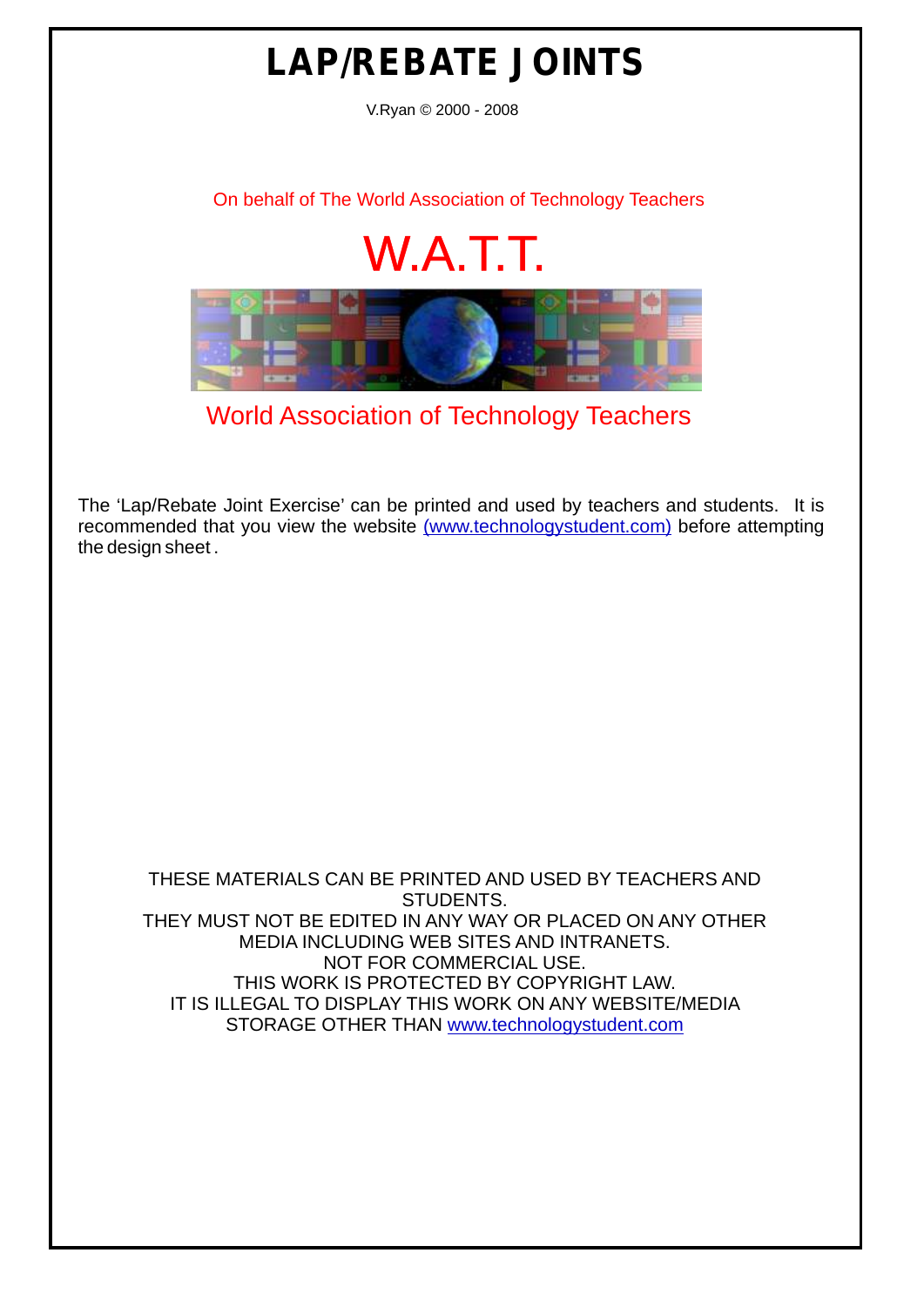## [V.Ryan © 2008 World Association of Technology Teachers](http://www.technologystudent.com) **LAP/REBATE JOINTS**

The stages of marking out and cutting a lap/rebate joint are shown below. However, some of the drawings are missing as well as some of the text/explanations. Complete the stages by adding the missing drawings and explanations.